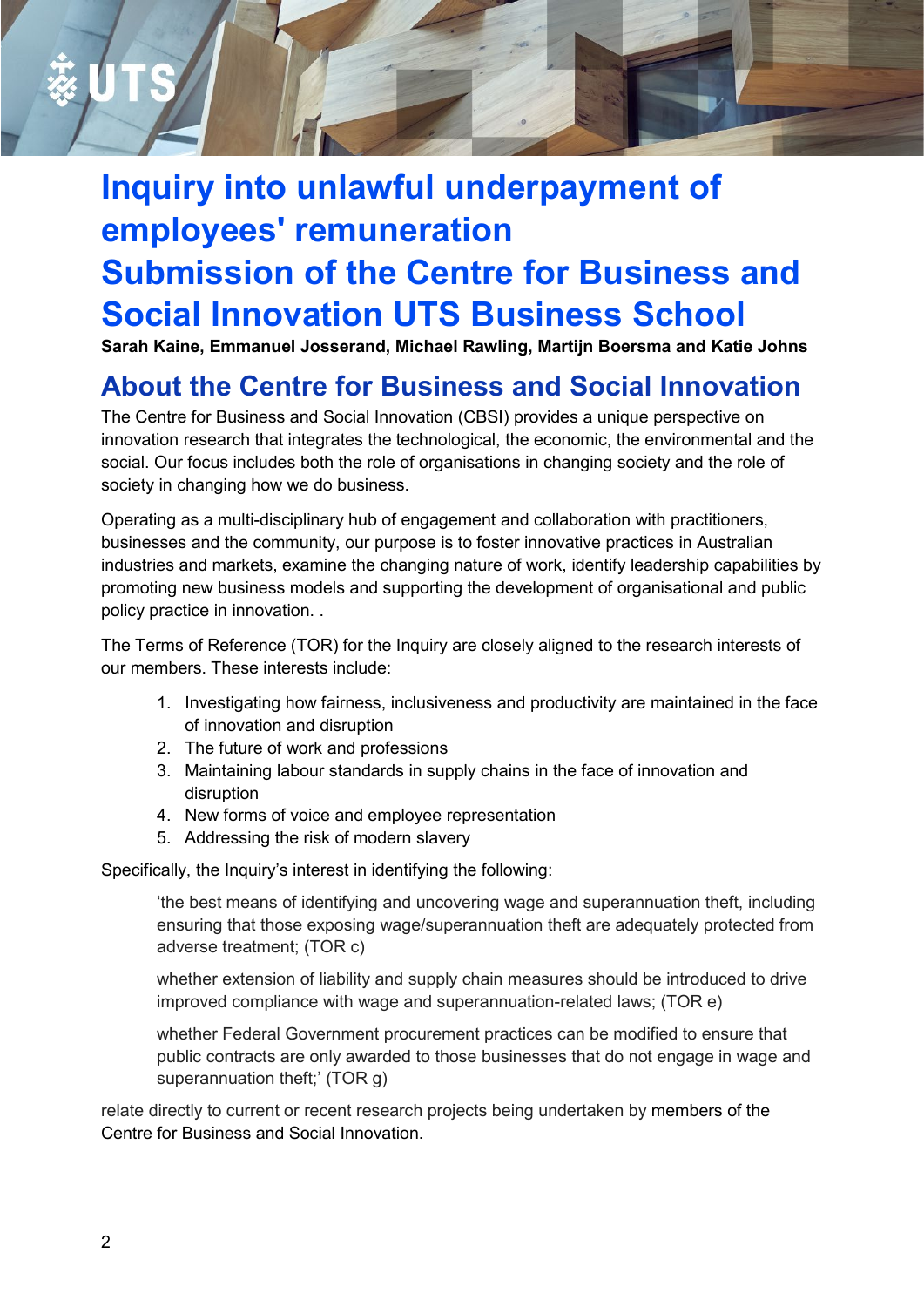These projects include:

- An ARC Linkage project which fosters the development and assesses the efficacy of the Cleaning Accountability Framework (CAF), a multi-stakeholder initiative in improving labour standards in the cleaning supply chain (Enforcing labour standards in supply chains through voluntary frameworks).
- A project exploring strategies for improving labour conditions within the Australian cotton value chain
- The experience and identity of rideshare drivers in Australia
- An ARC Discovery project which uses empirical research to examine the practical operation and effectiveness of innovative Australian regulatory models designed to improve working conditions in supply chains in the clothing and road transport industries

## **Underpayment in Australia**

Despite the existence of a number of legislative provisions in Australia to establish minimum labour standards, underpayment is becoming a prevalent issue in a number of industries. Underpayment, commonly referred to as wage theft, can take a number of forms including<sup>[1](#page-1-0)</sup>:

- Being underpaid for regular hours
- Not receiving penalty rates
- Unpaid working hours or overtime
- Unpaid trials, internships or training
- Unpaid superannuation
- Illegal deductions

An estimate by the Australian Council of Trade Unions (ACTU) approximates that as many as one-third of Australian workers nationally are affected by underpayment of wages in the form on unpaid or underpaid superannuation.<sup>[2](#page-1-1)</sup> For some industries and states these figures have been reported as being much higher. In Victoria, between 2013 and 2016, 79% of hospitality employers were identified as not complying with the national award system<sup>[3](#page-1-2)</sup>. Nationally it is estimated that one in two workers in the hospitality industry are victims of wage theft, with similar figures in retail, beauty and the fast food sectors.<sup>[4](#page-1-3)</sup> Systematic underpayment has also been identified in industries such as cleaning, security and horticulture<sup>[5](#page-1-4)</sup>. While wage theft can occur in any industry there are a number of structural characteristics of an industry which may make workers more vulnerable to wage theft. These 'structural characteristics' include $^6$  $^6$ :

- Low wage, low skill jobs
- Weak or absent unions
- Extensive casual employment and subcontracting including supply chain outsourcing
- Intense commercial competition
- Labour cost minimisation as a dominant strategy
- Other features associated with poor job quality

<sup>4</sup> Ibid

 <sup>1</sup> Peetz,D. 2019. *The Realities and Futures of Work*. ANU Press: Acton ACT at 293.

<span id="page-1-1"></span><span id="page-1-0"></span><sup>2</sup> Australia Council of Trade Unions 2019. *Wage Theft – The New Model for Big Business*. Australian Unions Fact Sheet: Canberra ACT.

<span id="page-1-2"></span><sup>3</sup> Parliament of Australia. 2017. *Corporate Avoidance of the Fair Work Act*. Commonwealth of Australia: Canberra, ACT [<https://www.aph.gov.au/Parliamentary\\_Business/Committees/Senate/Education\\_and\\_Employment/AvoidanceofFairWork/Report>](https://www.aph.gov.au/Parliamentary_Business/Committees/Senate/Education_and_Employment/AvoidanceofFairWork/Report) last accessed 11th February 2020

<span id="page-1-5"></span><span id="page-1-4"></span><span id="page-1-3"></span><sup>5</sup> Kaine, S. & Rawling M. 2019. 'Strategic 'co-enforcement' in supply chains: The case of the Cleaning Accountability Framework', *Australian Journal of Labour Law*, vol. 31, pp. 305-334; Clibborn, S & Wright, C.F. 2019 'Employer theft of temporary migrant workers' wages in Australia: Why has the state failed to act?', *Economic and Labour Relations Review*, vol. 29, no. 2, pp. 207-227  $6$  Clibborn, S & Wright, C.F. 2019 'Employer theft of temporary migrant workers' wages in Australia: Why has the state failed to act?', *Economic and Labour Relations Review*, vol. 29, no. 2, pp. 207-227 at 212.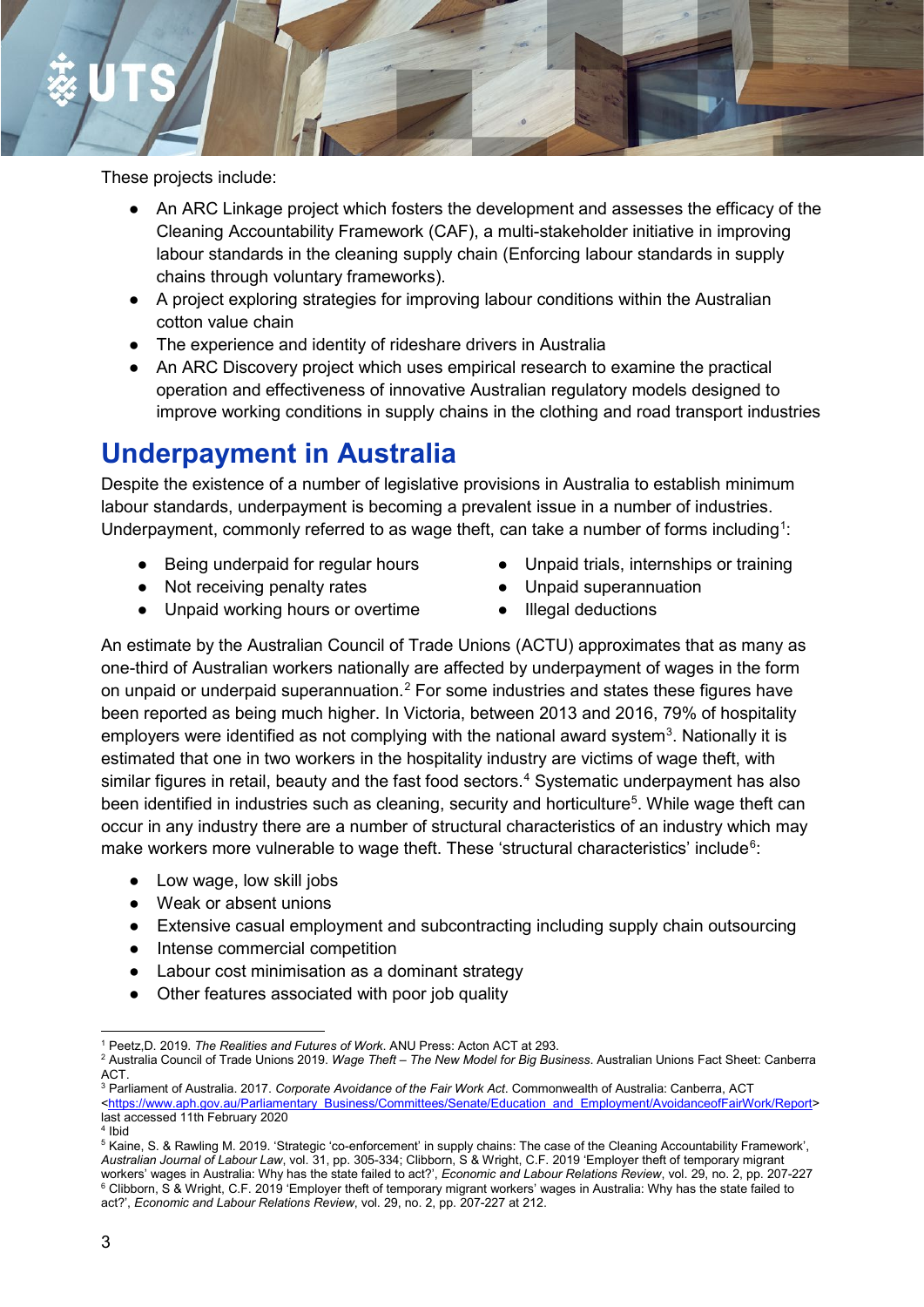Certain subsets of workers are also more likely to experience wage theft. Migrant workers, particularly those on temporary visas, are particularly vulnerable to wage theft. A large survey of temporary migrant workers in Australia found that approximately one-third of the workers surveyed were being paid less than half the minimum wage (\$12 per hour or less), despite at least three quarters recognising that they were being paid at below the minimum wage.<sup>[7](#page-2-0)</sup>

### **Wage theft in supply chains**

Supply chain outsourcing, which exists in a number of industries including the cleaning, construction, apparel and road transport industries, can operate to produce conditions that are positively conducive to worker exploitation and wage theft. Supply chain arrangements involve a series of contracting parties above the workers at the base of the chain. In a supply chain the business controller or lead client firm at the apex of the chain contracts out work to principal contractors. The work may then be successively outsourced to subcontractors until it reaches a direct work provider who engages the supply chain labour at the base of the chain who actually perform the necessary work. That is, at each stage in the contracting chain the obligations imposed by the lead firm (such as maximum amount of money to pay for the work and maximum amount of time to perform the work) are passed down the chain and each business in the chain takes its cut of profit. As Johnstone et al<sup>8</sup> explain:

"these arrangements enable firms at or near the apex of the chain to avoid the legal proximity with workers that may attract various obligations and liabilities, but at the same time enable them to maintain effective commercial control over the work performed."

These supply chain dynamics whereby firms at the apex of the chain influence work outcomes for supply chain labour, have rendered traditional employment regulation of direct employers inadequate<sup>[9](#page-2-2)</sup>. The direct employer is frequently a weaker business operating with a very small profit margin that may not have the capacity or inclination to provide work in compliance with labour law. The direct work provider, being a less influential business in the supply chain, is frequently constrained in their ability to change the work parameters significantly in order to address workers' concerns about their pay and conditions. The power of lead firms to impact employment conditions through the supply chain has resulted in them also being referred to as the 'economic employers' of those down the chain - even though they do not directly contract with the workers. So where supply chains are prevalent, more robust mandatory supply chain liabilities and obligations are required to address worker exploitation including wage and superannuation theft.<sup>[10](#page-2-3)</sup>

<span id="page-2-0"></span> <sup>7</sup> Berg, L. & Farbenblum, B. 2017. *Wage Theft in Australia: Findings of the National Temporary Migrant Work Survey*. Migrant Worker Justice Initiative: Sydney.

<span id="page-2-1"></span><sup>8</sup> Johnstone, R., McCrystal, S., Nossar, I., Quinlan, M., Rawling, M. & Riley, J. 2012. *Beyond Employment: The Legal Regulation of Work Relationships*. Federation Press: Sydney at p 66.

<span id="page-2-2"></span><sup>9</sup> Rawling, M. & Kaine, S. 2012. ''Regulating supply chains to provide a safe rate for road transport workers', *Australian Journal of Labour Law*, vol. 25, pp. 237-257 at 238.

<span id="page-2-3"></span> $^{10}$  See Workplace Express Extend "secondary liability" provisions: Academics (quoting submission by Professor Andrew Stewart and Dr Tess hardy) Monday, July 23, 2018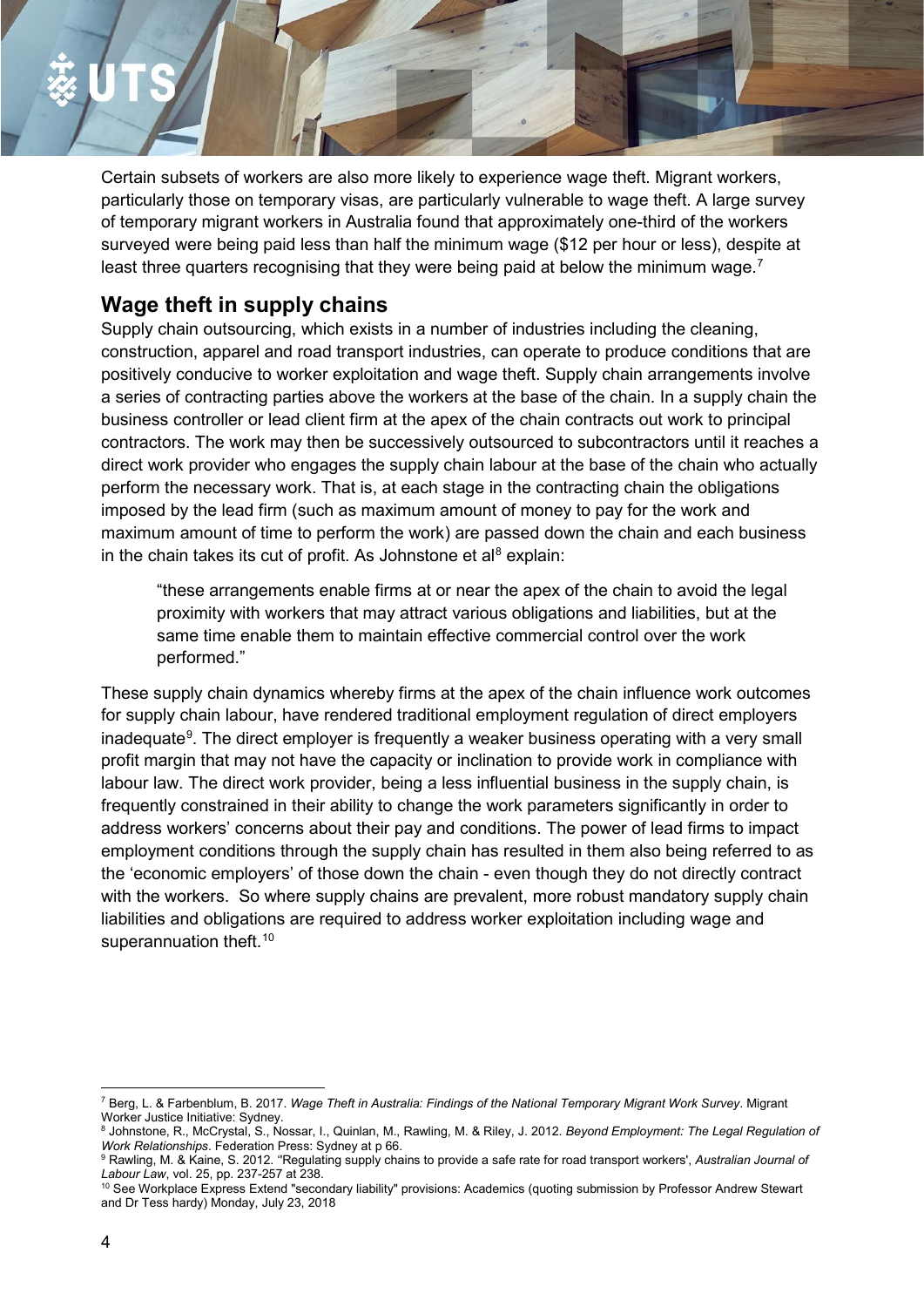### **'Wage' theft in the gig economy**

Another concern is the potentially rapid emergence of not-regulated work in the sector of the so-called "gig economy". The gig economy corresponds to part of the economy in which digital platforms are used to connect workers with customers. Such intermediation has become increasingly common in industries such as delivery, couriering, household services and hospitality<sup>[11](#page-3-0)</sup>. One of the key issues brought with the emergence of gig platforms is that of the status of the workers and whether they should be considered as self-employed contractors or as employees - and thus entitled to Award conditions. One key feature of gig work is the predominance of self-employed status, which can be associated with very low hourly income (under  $$9.90$ ) and lack of work-related insurance<sup>12</sup>. The systematic use of the self-employed status is thus a significant risk factor for wage theft. The potential for gig work to be a guise for 'sham-contracting' and the consequent non-payment of Award entitlements and superannuation.

An attendant issue relates to the incapacity of the current regulatory regime to capture the nuances of gig work as a form of employment. This results in a grey area in which gig workers cannot officially claim to be underpaid (or denied entitlements) as they do not officially earn wages despite sharing many similarities with Award dependent workers. As we noted in our submission to the Senate Inquiry into the Future of Work and Workers (2018) the 2017 decision in the Fair Work Commission in which Deputy President Gostencnik concluded current approaches to determining employment status (i.e. employee or independent contractor), had 'developed and evolved at a time before the new "gig" or "sharing" economy'; and that:

*'It may be that these notions are outmoded in some senses and are no longer reflective of our current economic circumstances. These notions take little or no account of revenue generation and revenue sharing as between participants, relative bargaining power, or the extent to which parties are captive of each other, in the sense of possessing realistic alternative pursuits or engaging in competition. Perhaps the law of employment will evolve to catch pace with the evolving nature of the digital economy. Perhaps the legislature will develop laws to refine traditional notions of employment or broaden protection to participants in the digital economy. But until then, the traditional available tests of employment will continue to be applied'.*

The legal liminality experienced by gig workers provides an additional hurdle that gig workers are required to overcome before being able to access remedies for under or non-payment of entitlements. As illustrated in the quote above, tribunals and courts are limited in what they can do by the legislative framework within which they work. This does not take into account the relative bargaining power between participants or 'realistic alternatives' for parties involved – particularly workers. Consequently, the capacity of the current regulatory framework to genuinely tackle underpayment and its broader economic implications is questionable as that framework currently excludes many 'workers' by virtue of definitional rigidity. There is an

<span id="page-3-0"></span> <sup>11</sup> See[: https://www.gigwatch.com.au/](https://www.gigwatch.com.au/)

<span id="page-3-1"></span><sup>12</sup> McDonald, P., Williams, P. Stewart, A., Oliver, D. & Mayes, R. 2019. *Digital Platform Work in Australia: Preliminary Findings from a National Survey. <*[https://s3.ap-southeast-2.amazonaws.com/hdp.au.prod.app.vic](https://s3.ap-southeast-2.amazonaws.com/hdp.au.prod.app.vic-engage.files/6915/6081/7253/Digital_Platform_Work_in_Australia_-_Preliminary_Findings_18_June_2019.pdf)engage.files/6915/6081/7253/Digital Platform Work in Australia - Preliminary Findings 18 June 2019.pdf. Last accessed 2<sup>nd</sup> March 2020.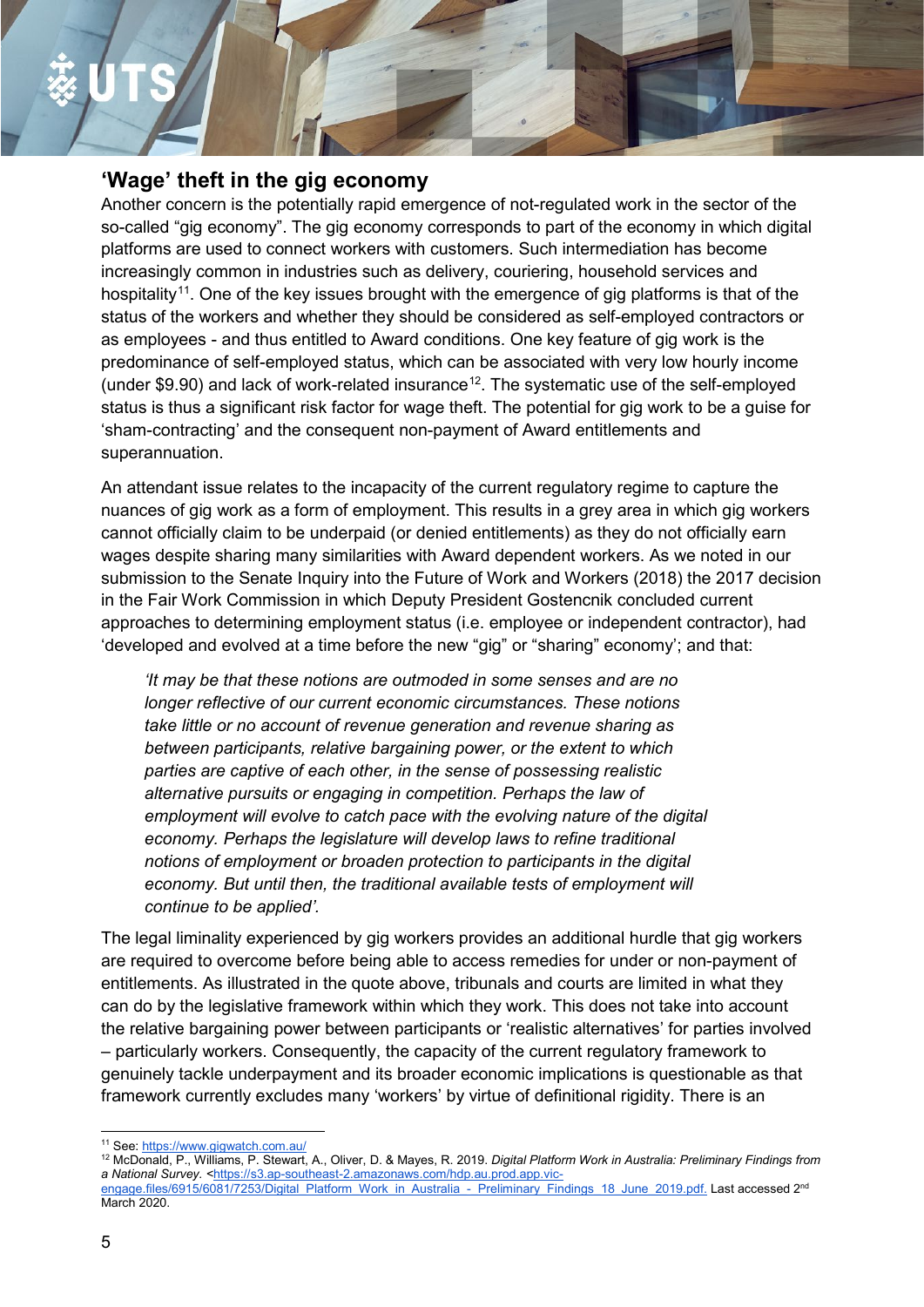urgent need to address these shortcomings in the face of increased concern about the way in which new forms of employment are being used to undermine labour law.

There is a danger that a combination of the growth of gig work and the increasing prevalence of wage theft creates a normative shift for workers in which employment below the minimum wage becomes accepted due to expectations that underpayment is unavoidable, particularly within certain industries or for certain visa holders. Within this environment of culturally accepted wage theft, employers can use the implicit or explicit threat of replacing workers with those who will accept lower wages to pressure the existing workers to accept lower wages.<sup>[13](#page-4-0)</sup> Given the widespread implications of underpayment of employees' remuneration, it is imperative that the government take action to improve compliance (see section 'Improving Compliance' below).

### **Wage theft and Modern Slavery**

If issues such as partial- or non-payment of wages, forced and unpaid overtime, and the denial of entitlements are prevalent and left unchecked, more severe exploitation can develop.<sup>[14](#page-4-1)</sup> Bonded or indebted labour, which occurs when individuals work to pay off a debt while losing control over working conditions and repayments, is a common form of modern slavery.<sup>[15](#page-4-2)</sup> Wage theft therefore increases the risk of modern slavery.

Evidence suggests that modern slavery is most commonly associated with labour intensive, poorly mechanised activities, requiring a low-skilled labour force.<sup>[16](#page-4-3)</sup> The reduction in labour costs is a key contributor to modern slavery, it is essentially "an attempt to under-price a key resource (labour) through illegitimate means".[17](#page-4-4) While companies may not be immediately aware of modern slavery in their operations and supply chains<sup>[18](#page-4-5)</sup> this does not mean they are incapable of understanding that there is a risk of modern slavery occurring.<sup>[19](#page-4-6)</sup>

It is estimated that Australia is home to 15,000 modern slavery victims.<sup>[20](#page-4-7)</sup> Australia introduced its Modern Slavery Act in 2018. It requires entities to perform a risk assessment and to publicly report on the actions they have taken as a result. The Home Affairs Department guidance states that "[t]he reporting requirement aims to support the Australian business community to identify and address their modern slavery risks and maintain responsible and transparent supply chains".<sup>[21](#page-4-8)</sup>

<span id="page-4-0"></span> <sup>13</sup> Peetz,D. 2019. *The Realities and Futures of Work*. ANU Press: Acton ACT at 292.

<span id="page-4-1"></span><sup>&</sup>lt;sup>14</sup> Ethical Trade Initiative. 2018. Managing risks associated with modern slavery: A good practice note for the private sector. [<https://www.ifc.org/wps/wcm/connect/5e5238a6-98b3-445e-a2d6-efe44260b7f8/GPN\\_Managing-Risks-Associated-with-Modern-](https://www.ifc.org/wps/wcm/connect/5e5238a6-98b3-445e-a2d6-efe44260b7f8/GPN_Managing-Risks-Associated-with-Modern-Slavery.pdf?MOD=AJPERES&CVID=mR5Bx5h)[Slavery.pdf?MOD=AJPERES&CVID=mR5Bx5h>](https://www.ifc.org/wps/wcm/connect/5e5238a6-98b3-445e-a2d6-efe44260b7f8/GPN_Managing-Risks-Associated-with-Modern-Slavery.pdf?MOD=AJPERES&CVID=mR5Bx5h) Last accessed 11<sup>th</sup> February 2020.

<span id="page-4-2"></span><sup>15</sup> Nolan, J. and Boersma, M. 2019. *Addressing Modern Slavery.* Sydney, UNSW Press.

<span id="page-4-4"></span><span id="page-4-3"></span><sup>16</sup> Allain, J. et al. 2013. *Forced labour's business models and supply chains.* Joseph Rowntree Foundation <sup>17</sup> Crane, A. 2013. 'Modern Slavery As A Management Practice: Exploring the Conditions and Capabilities for Human Exploitation', *Academy of Management Review*, vol.38, no. 1, pp. 49–69 at 51.

<span id="page-4-5"></span><sup>18</sup> Phillips, N. and Mieres, F. 2015. 'The governance of forced labour in the global economy', Globalizations, Vol. 12, No. 2, pp. 244–260.

<span id="page-4-6"></span><sup>19</sup> Burmester, B., Michailova, S. and Stringer, C. 2019. 'Modern slavery and international business scholarship: the governance nexus', *Critical Perspectives on International Business*, Vol. 15, No. 2/3, pp. 139–157.

<span id="page-4-7"></span><sup>20</sup> International Labour Organization and Walk Free Foundation. 2017. *Global Estimates of Modern Slavery: Forced Labour and Forced Marriage*. Available at: [http://www.ilo.org/global/publications/books/WCMS\\_575479/lang--en/index.htm](http://www.ilo.org/global/publications/books/WCMS_575479/lang--en/index.htm)

<span id="page-4-8"></span><sup>21</sup> Home Affairs (2019) *Commonwealth Modern Slavery Act 2018 - Guidance for reporting entities.* Canberra, p. 96. Available at: [https://www.homeaffairs.gov.au/criminal-justice/files/modern-slavery-reporting-entities.pdf,](https://www.homeaffairs.gov.au/criminal-justice/files/modern-slavery-reporting-entities.pdf) at 13.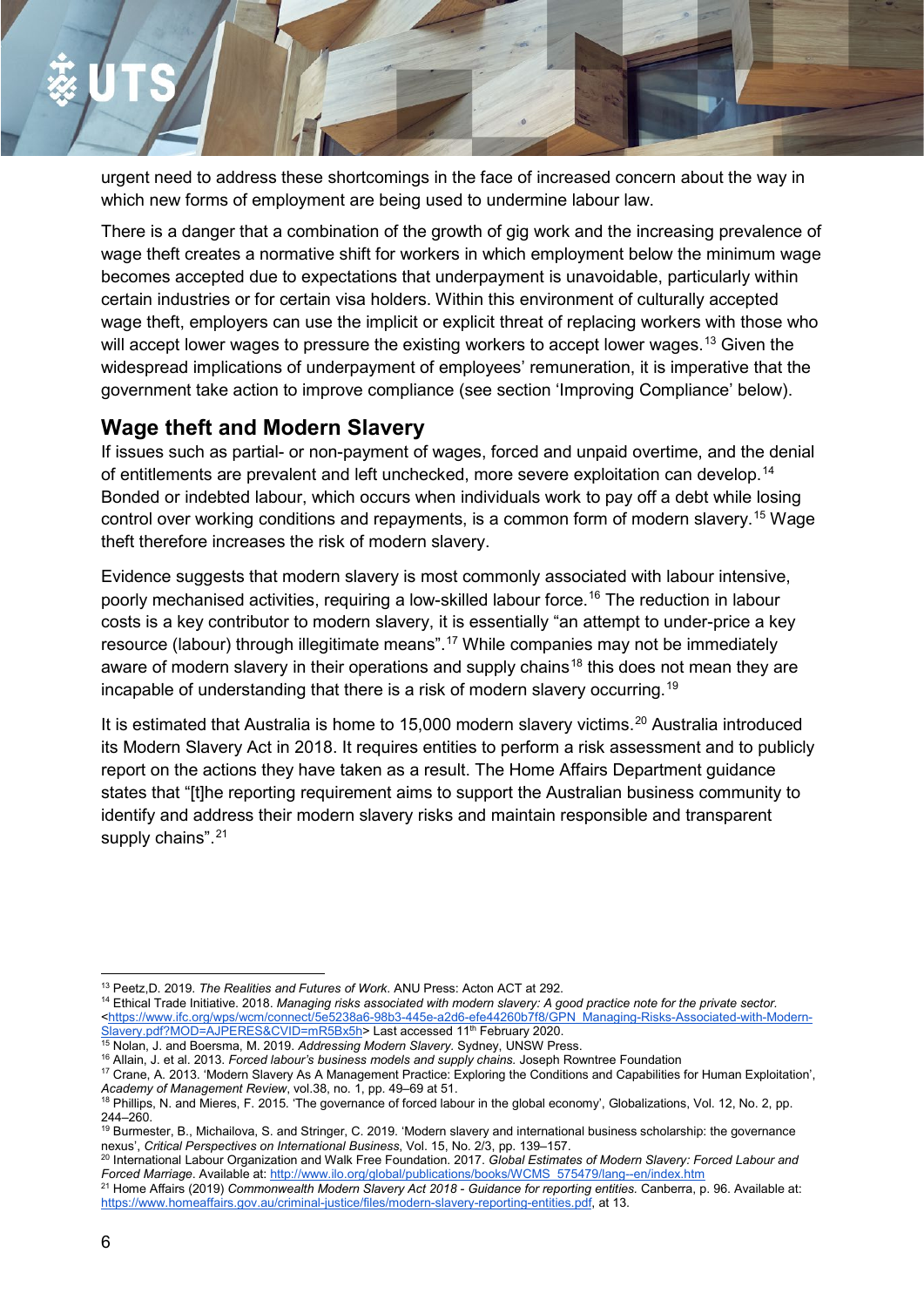The Australian guidance documents recognise that modern slavery sits on a continuum of exploitation and should not be addressed in isolation. This indicates that there is a spectrum of abuse and it is not always clear at what point, for example, poor working practices and lack of health and safety awareness seep into instances of human trafficking, slavery or forced labour in a work environment. This outlook recognises that people can be exposed to conditions that worsen over time, sometimes leading to modern slavery.<sup>[22](#page-5-0)</sup>



*Table 1: Where Does Modern Slavery Fit? (Adapted from Home Affairs, 2019, pp. 9)*

In order for policy makers, companies and stakeholders to develop and enforce effective solutions, modern slavery should be seen as a complex labour and human rights issue. As can be seen in Table 1, underpayment and denial of entitlements is a substandard working condition that can result in more severe forms of exploitation.

<span id="page-5-0"></span> <sup>22</sup> Lewis, H. et al. 2014. *Precarious Lives.* Bristol University Press.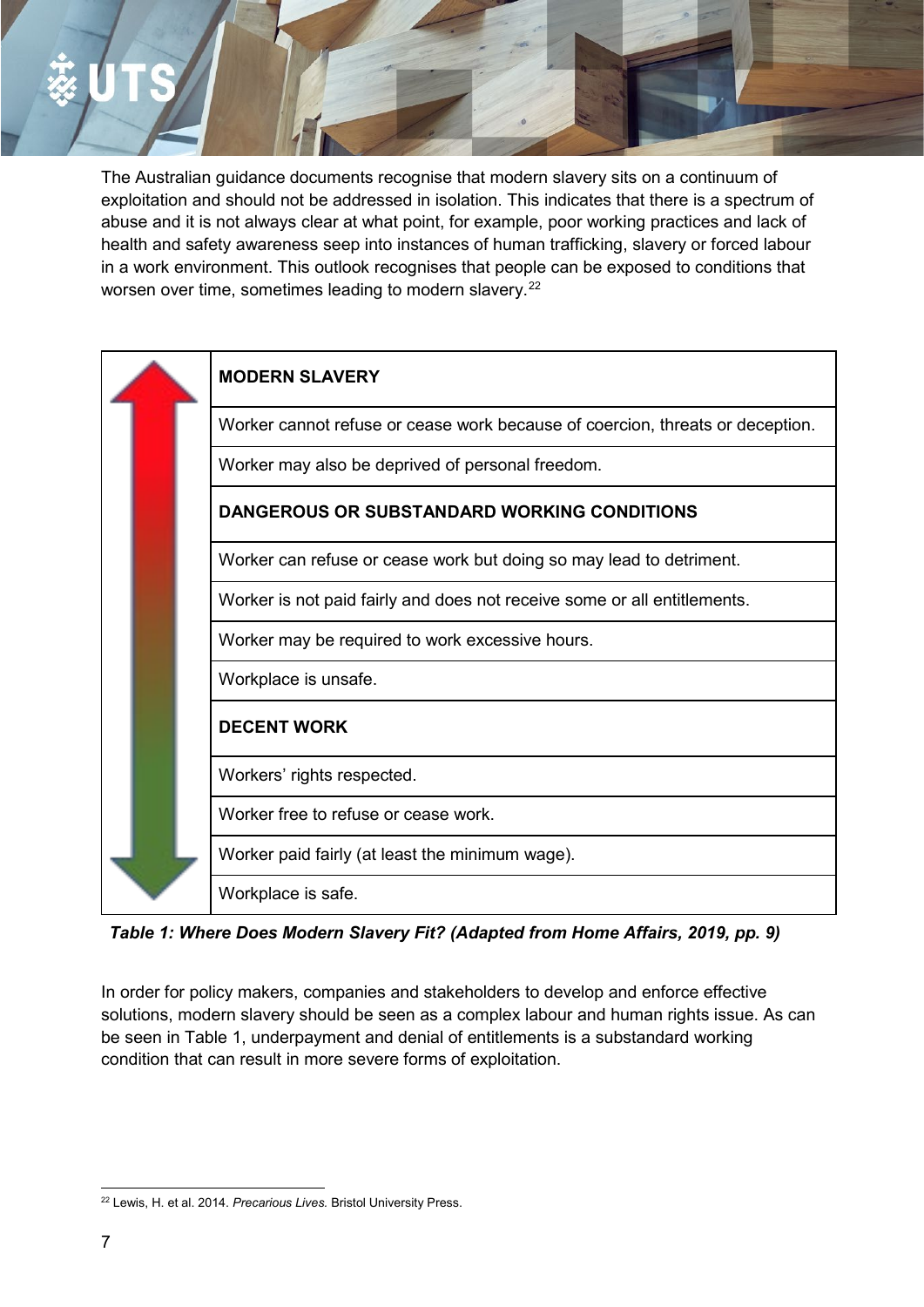## **Improving Compliance**

Historically, Australian unions played a key role in preventing labour exploitation such as wage theft. However in the context of union decline, the Fair Work Ombudsman (FWO) has been increasingly important in both the identification and rectification of underpayments to workers. Since the identification of widespread exploitative practices by 7-Eleven franchisees in 2014 by the FWO a number of well-known companies have been identified as, or admitted to, committing wage theft. A recent significant undertaking was the Inquiry into the Procurement of Cleaners in Tasmanian Supermarkets, which identified that 90 per cent of cleaning contractors in Woolworths' Tasmanian stores were not complying with workplace laws, with some cleaners paid as little as  $$7$  an hour.<sup>[23](#page-6-0)</sup>

The FWO indicated the underpayment was its focus for the 2019/20 Financial Year with it's priority areas been $24$ :

- Fast food, restaurants and cafes
- Horticulture and the harvest trail
- Supply chain risks
- Franchisors
- Sham contracting

While the FWO plays a significant role, it needs a much bigger budget to address wage theft in Australia[.25](#page-6-2) Without increased resources for enforcement the FWO will struggle to identify breaches of employment law systematically, rather than on a case by case basis.<sup>26</sup>

One solution to the burgeoning of wage theft, in the context of union decline and limited government funding for FWO, is to create a partnership between unions and FWO (as envisaged by Hardy and Howe<sup>[27](#page-6-4)</sup>). Given that the FWO is unlikely to be able to meet the demand for addressing underpayment alone, this submission argues that, not only should the FWO be better funded, but civil society organisations with an incentive to enforce labour standards such as the NGO CAF, discussed below, as well as unions should also be funded to address wage theft. Closer ties between unions, NGOs and FWO could then be forged in tandem with this increased federal government funding so that there is a co-ordinated and extensive response to employer wage theft in Australia. This type of collaboration is not unprecedented with examples of what is often called 'co-regulation' being documented internationally.[28](#page-6-5) CAF, which is discussed below, is one Australian example of the beginnings of such an approach.

<span id="page-6-0"></span><sup>&</sup>lt;sup>23</sup> See Fair Work Ombudsman Inquiry into the Procurement of Cleaners in Tasmania Supermarkets [https://www.fairwork.gov.au/reports/inquiry-into-the-procurement-of-cleaners-in-tasmanian-supermarkets>](https://www.fairwork.gov.au/reports/inquiry-into-the-procurement-of-cleaners-in-tasmanian-supermarkets) last accessed 11th February 2020.

<span id="page-6-1"></span><sup>24</sup> Fair Work Ombudsman. 2019. *Fair Work Ombudsman and Registered Organisations Commission Entity Annual Report 2018–* 19. Fair Work Ombudsman: Canberra. <https://www.transparency.gov.au/annual-reports/fair-work-ombudsman-and-registered-<br>organisations-commission-entity/reporting-year/2018-2019> last accessed 11<sup>th</sup> February 2020.

<span id="page-6-2"></span><sup>&</sup>lt;sup>25</sup> Patty, A. 2019. 'Wage theft watchdog needs bigger budget to enforce tougher laws', *Sydney Morning Herald,* November 3, [<https://www.smh.com.au/national/wage-theft-watchdog-needs-bigger-budget-to-enforce-tougher-laws-20191028-p534xb.html>](https://www.smh.com.au/national/wage-theft-watchdog-needs-bigger-budget-to-enforce-tougher-laws-20191028-p534xb.html) last accessed 11th February 2020.

<span id="page-6-3"></span><sup>&</sup>lt;sup>26</sup> Hardy, T. & Howe, J. 2015. 'Chain Reaction: A Strategic Approach to Addressing Employment Non-compliance in Complex Supply Chains', *Journal of Industrial Relations*, vol, 57, pp.563–584; Bruce, M. 2019. 'Why the government's wage theft crackdown might be a PR exercise', The New Daily, September 19, [<https://thenewdaily.com.au/finance/finance-news/2019/09/19/wage-theft](https://thenewdaily.com.au/finance/finance-news/2019/09/19/wage-theft-prison-fines-employers/)[prison-fines-employers/>](https://thenewdaily.com.au/finance/finance-news/2019/09/19/wage-theft-prison-fines-employers/) last accessed 11th February 2020.

<span id="page-6-4"></span> $27$  T Hardy and J Howe, 'Partners in Enforcement? The New Balance Between Government and Trade Union Enforcement of Employment Standards in Australia' (2009) 23 *Australian Journal of Labour Law* 306

<span id="page-6-5"></span> $^{28}$  Fine, J. (2017). Enforcing labor standards in partnership with civil society: Can co-enforcement succeed where the state alone has failed?. *Politics & Society*, *45*(3), 359-388. and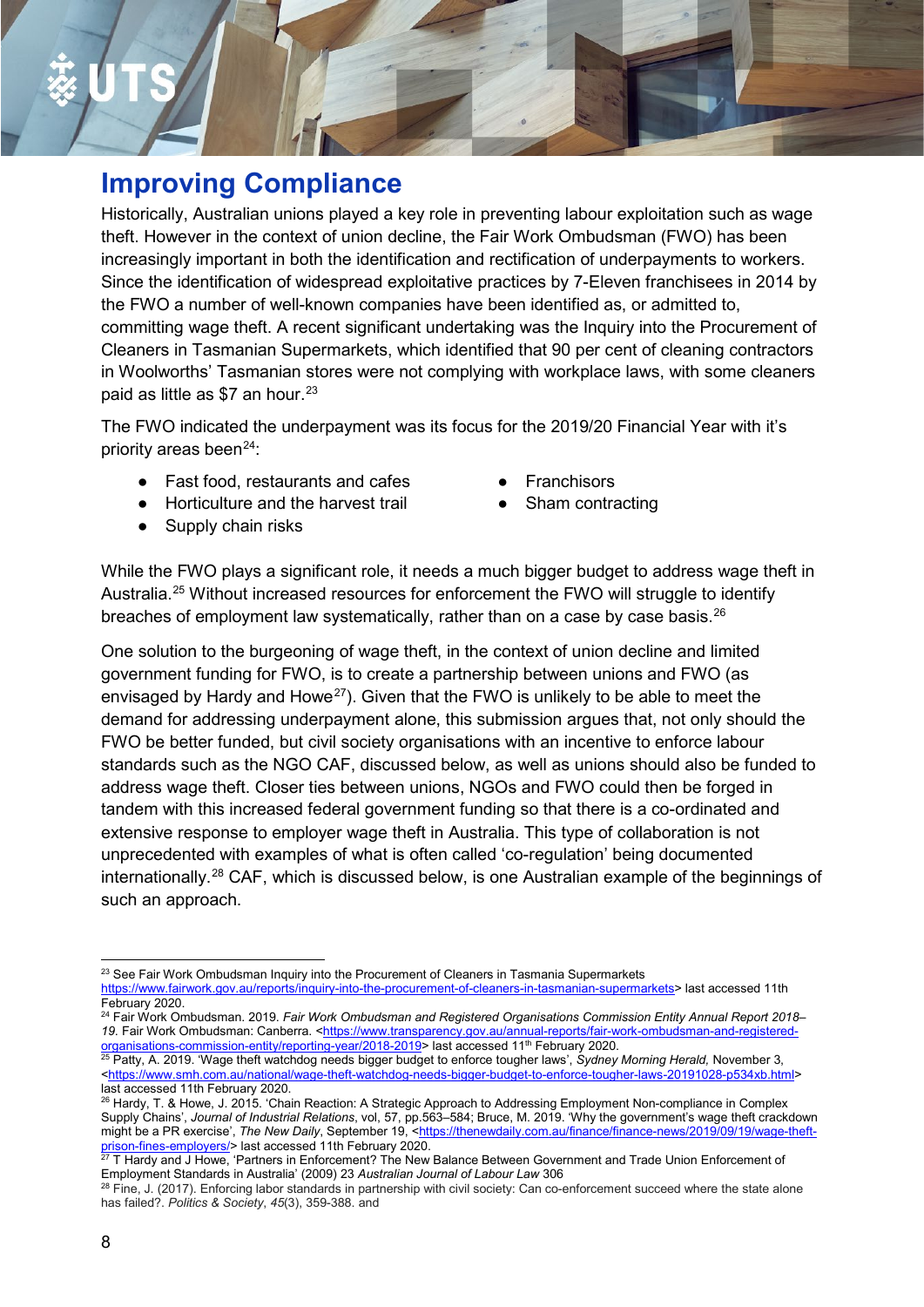### **The Cleaning Accountability Framework**

While mandatory standards are essential to enforce and maintain labour standards, voluntary measures that utilise supply chain pressures can play a role in positively influencing compliance. An Australian example of a supply chain initiative that aims to do this is the Cleaning Accountability Framework (CAF). CAF is an independent, multi-stakeholder initiative comprised of representatives from across the cleaning supply chain including property investors, building owners, facilities managers, cleaning companies, employee representatives, FWO and industry associations.[29](#page-7-0)

CAF focuses on the cleaning industry due to the high levels of non-compliance that characterise the industry, due to its market structure and characteristics. The contract cleaning industry is characterised by long supply chains, extensive casual employment and subcontracting, limited success of union activity, intense commercial competition and labour cost minimisation as a dominant strategy<sup>[30](#page-7-1)</sup> – meeting a number of the 'structural characteristics' of industries associated with underpayment identified earlier<sup>31</sup>.

CAF aims to lead and transform the cleaning services industry by $32$ :

- supporting sustainable and efficient cleaning services
- ensuring compliance with workplace laws and regulations
- engaging workers and contractors
- fostering accountability and transparency in the cleaning services industry
- recognising stakeholders who have implemented best practice standards.

CAF achieves this through auditing buildings, generally nominated by the building owner, against CAF's Star Standard, and awarding those who pass the audit with CAF Certification. The CAF Star Standard is based on minimum legal standards relating to wages and entitlements, safe and secure work, respect in the workplace, and freedom of association. A key feature of the CAF audits that distinguishes it from some other certification frameworks is the inclusion of robust worker engagement.

While it is important to recognise the key role CAF is playing to lift standards in the cleaning industry, we would like to emphasise the continued essential role of mandatory standards. Given that competitive market pressures tend to lead to an undercutting of purely voluntary measures, it is imperative that the government ensures that mandatory standards are appropriate to avoid driving down labour standards. Multi-stakeholder initiatives are also better able to promote compliance when they receive greater support from formal regulatory institutions, including governments.<sup>[33](#page-7-4)</sup>

<span id="page-7-0"></span><sup>&</sup>lt;sup>29</sup> Kaine, S. & Rawling M. 2019. 'Strategic 'co-enforcement' in supply chains: The case of the Cleaning Accountability Framework', *Australian Journal of Labour Law*, vol. 31, pp. 305-334 at 305

<span id="page-7-1"></span><sup>30</sup> Campbell, I. & Peeters, M. 2008. 'Low Pay, Compressed Schedules and High Work Intensity: A Study of Contract Cleaners in Australia', *Australian Journal of Labour Economics* , vol 11, no.1, pp. 27-46 at 27, 28.

<span id="page-7-2"></span><sup>31</sup> Clibborn, S & Wright, C.F. 2019 'Employer theft of temporary migrant workers' wages in Australia: Why has the state failed to act?', *Economic and Labour Relations Review*, vol. 29, no. 2, pp. 207-227 at 212.

<span id="page-7-3"></span><sup>32</sup> Cleaning Accountability Framework. 2020. About Us. [<https://www.cleaningaccountability.org.au/about-us/>](https://www.cleaningaccountability.org.au/about-us/) last accessed 11th February 2020.

<span id="page-7-4"></span> $\rm{^{33}}$  Kaine, S. & Rawling M. 2019. 'Strategic 'co-enforcement' in supply chains: The case of the Cleaning Accountability Framework', *Australian Journal of Labour Law*, vol. 31, pp. 305-334 at 312.